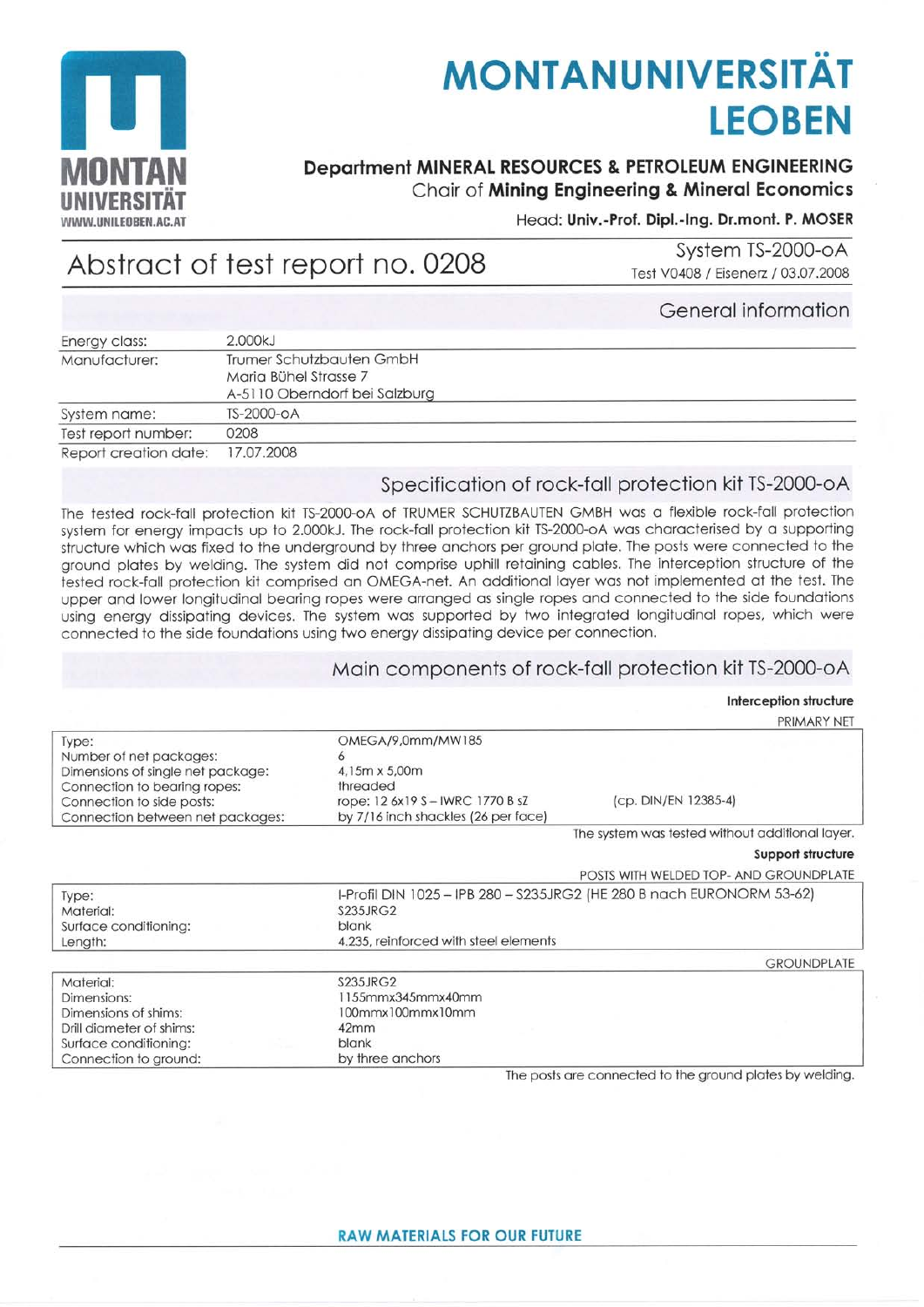#### Connecting components

|                                                                 |                                               |                                                | <b>BEARING ROPES</b>    |
|-----------------------------------------------------------------|-----------------------------------------------|------------------------------------------------|-------------------------|
| Upper bearing rope:                                             | 24 6x36 WS-IWRC 1770 B sZ                     | (cp. DIN EN 12385-4)                           |                         |
| Lower bearing rope:                                             | 24 6x36 WS-IWRC 1770 B sZ                     | (cp. DIN EN 12385-4)                           |                         |
|                                                                 |                                               |                                                |                         |
|                                                                 |                                               |                                                | <b>SUPPORTING ROPES</b> |
| Upper supporting rope:                                          | 24 6x36 WS-IWRC 1770 B sZ                     | (cp. DIN EN 12385-4)                           |                         |
| Lower supporting rope:                                          | 24 6x36 WS-IWRC 1770 B sZ                     | (cp. DIN EN 12385-4)                           |                         |
|                                                                 |                                               |                                                | <b>SIDE CABLES</b>      |
| Side cables:                                                    | 16 6x19 S-IWRC 1770 B sZ (cp. DIN EN 12385-4) |                                                |                         |
|                                                                 |                                               | <b>Energy dissipating devices</b>              |                         |
|                                                                 |                                               | ENERGY DISSIPATING DEVICES IN BEARING ROPES    |                         |
| Type:                                                           | AVT phx/FLA30x80/3,5W                         |                                                |                         |
| Material:                                                       | St 37-2 (S235JR), blank                       |                                                |                         |
| Diameter:                                                       | $200 \text{ mm}$                              |                                                |                         |
| Position:                                                       | at the right and left foundations             |                                                |                         |
| Connection to rope:                                             | 1 inch shackle                                |                                                |                         |
| Connection to anchor:                                           | 1 inch shackle                                |                                                |                         |
| Number/Surface conditioning:                                    | 1 element per connection/blank                |                                                |                         |
|                                                                 |                                               | ENERGY DISSIPATING DEVICES IN SUPPORTING ROPES |                         |
| Type:                                                           | AVT phx/FLA30x60/4,5W                         |                                                |                         |
| Material:                                                       | St 37-2 (S235JR), zinc coated                 |                                                |                         |
| Diameter:                                                       | $200 \text{ mm}$                              |                                                |                         |
| Position:                                                       | at the right and left foundations             |                                                |                         |
| Connection to rope:                                             | 7/8 inch shackle                              |                                                |                         |
| Connection to anchor:                                           | 7/8 inch shackle                              |                                                |                         |
| 2 elements per connection/blank<br>Number/Surface conditioning: |                                               |                                                |                         |

#### Summory of test results System TS-2000-oA

The tested rock-foll protection kit TS-2000-oA of TRUMER SCHUTZBAUTEN GMBH wos hit by o block of reinforced concrete with a mass of 7.136kg and a velocity of 25,34m/s. The impact was placed in a height of 1,369m. The angle of block trajectory was determined with 29,52°. The impact energy was determined with 2.290kJ. The maximum horizontal system elongation was 7,104m. The block was stopped within 0,38s and caught by the rock-fall protection kit and did not touch the ground during the test until the system reached the maximum elongation. The whole impact energy was absorbed by the tested rock-fall protection kit. At the guiding devices of the inner posts the energy impoct coused domoge fo the longitudinol beoring ond supporting ropes. but the ropes were not broken. In the place of impact the primary net was deformed irreversibly. The energy dissipating devices in the upper longitudinal bearing and supporting ropes were stretched, but still showed about 30-40% of their deformation copocity remoining ofter the tesf. The energy dissipoting devices in the lower longitudinol beoring ond supporting ropes were strefched olmost to their deformotion limits. As o consequence of the impoct the left inner post wos slightly buckled and the nominal height of the rock-fall protection kit was reduced from 4,030m to 2,439m, which means a residual height of the tested system of 60,51% of its nominal height.

#### Affirmotion of test report no. 0208

The chair of Mining Engineering and Mineral Economics at the University of Leoben confirms that test report no. 0208 obout fhe lesting of rock-foll protection kit TS-2000-oA is correct in respecf of content ond motter of foct.

The rock-fall protection kit TS-2000-oA of Trumer Schutzbauten GmbH was tested according to the future "Guideline For European Technical Approval of Falling Rock Protection Kits" and has passed the Maximum Energy Level (MEL) test

According to the test criterion "residual height<u>" th</u>e system is classified as System of Category A (residual height > 50% nominol height).

| Leoben, the                  |                                               |
|------------------------------|-----------------------------------------------|
|                              |                                               |
|                              |                                               |
|                              |                                               |
| (Dipl.-Ing. Christian Heiss) | (Univ.-Prof. Dipl.-Ing. Dr.mont. Peter Moser) |

Abstract of test report no. 0208 page 2 of 2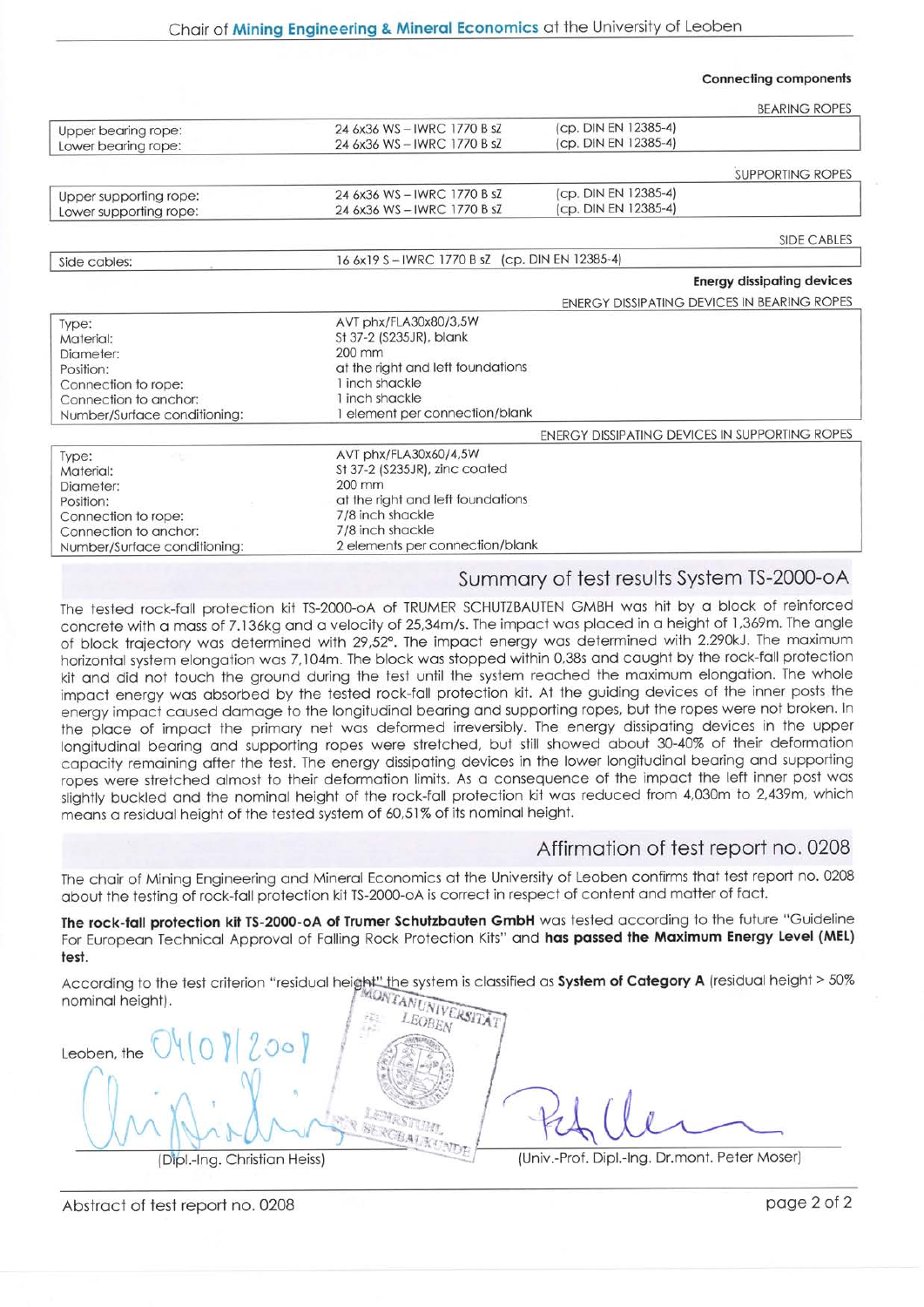